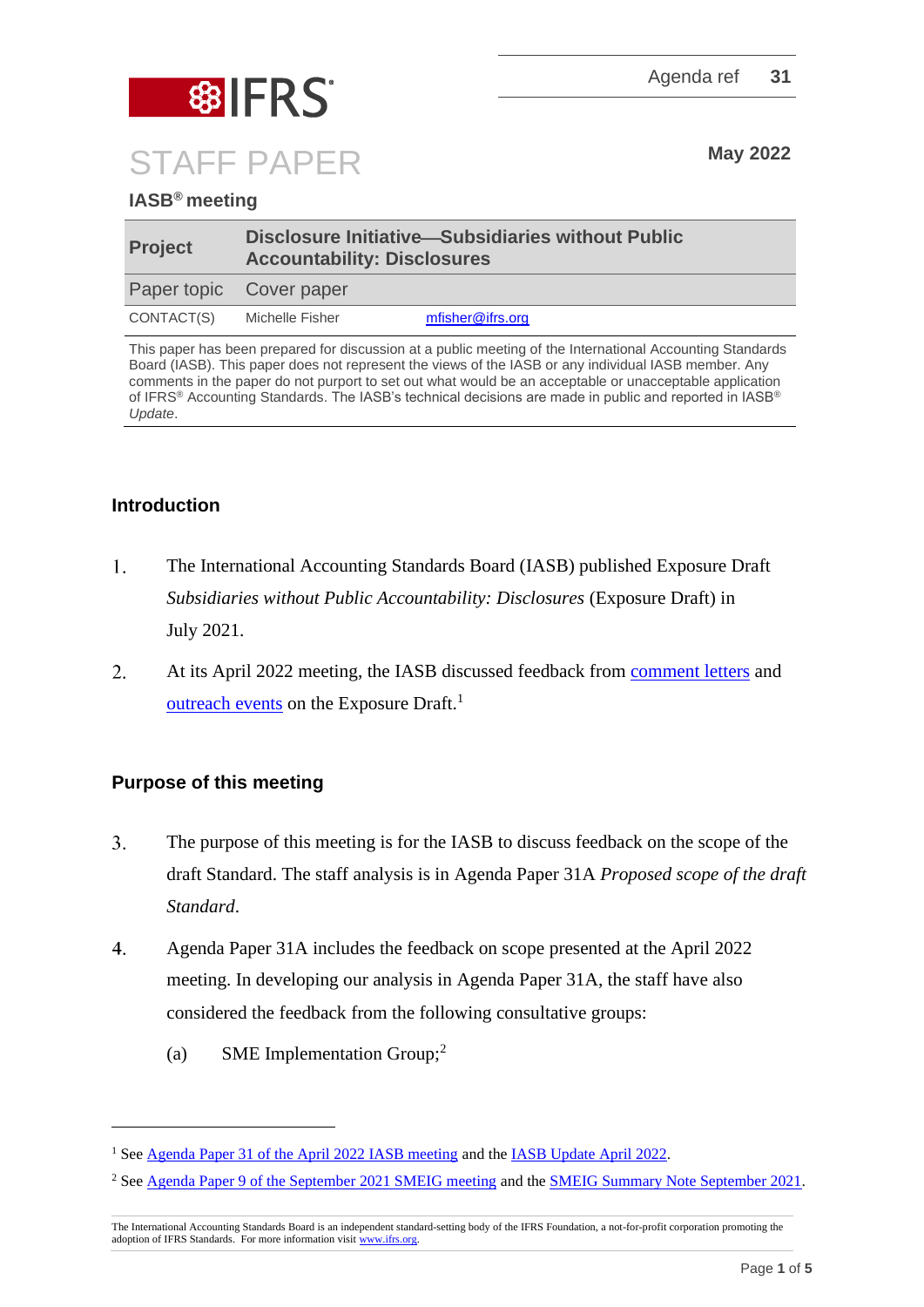- (b) Global Preparers Forum  $(GPF)$ ;<sup>3</sup>
- (c) Emerging Economies Group (EEG);<sup>4</sup> and
- (d) Accounting Standards Advisory Forum (ASAF).<sup>5</sup>
- $5<sub>1</sub>$ The description of public accountability in the scope of the draft Standard is the definition of public accountability and supporting guidance from paragraphs 1.3 and 1.4 in the *IFRS for SMEs* Accounting Standard. A subsidiary applying the draft Standard would also be eligible to apply the *IFRS for SMEs* Accounting Standard. Therefore, to facilitate the IASB's redeliberation on the proposed scope of the Exposure Draft, the staff will ask the IASB to discuss Agenda Paper 31A together with the following papers for this meeting on the Second Comprehensive Review of the *IFRS for SMEs* Accounting Standard project:
	- (a) Agenda Paper 30A *Towards an exposure draft—scope and name of the* IFRS for SMEs *Accounting Standard*, which discusses whether the scope and name of the *IFRS for SMEs* Accounting Standard remain appropriate; and
	- (b) Agenda Paper 30B *Towards an exposure draft*—*definition of public accountability*, which discusses whether the definition of public accountability needs further clarification.

#### **Overview**

- 6. This paper sets out:
	- (a) project background (paragraphs [7–](#page-2-0)[13\)](#page-3-0);
	- (b) terms used in the analysis of feedback (paragraphs [14](#page-3-1)[–17\)](#page-4-0); and
	- (c) next steps (paragraph [18\)](#page-4-1).

Disclosure Initiative—Subsidiaries without Public Accountability: Disclosures **│** Cover paper

<sup>&</sup>lt;sup>3</sup> Se[e Agenda Paper 3 of the November 2021 GPF meeting](https://www.ifrs.org/content/dam/ifrs/meetings/2021/november/gpf/ap3-subsidiaries-without-public-accountability-disclosures-gpf-nov-2021.pdf) and the GPF Summary [Note November 2021.](https://www.ifrs.org/content/dam/ifrs/meetings/2021/november/gpf/gpf-meeting-summary-november-2021.pdf)

<sup>&</sup>lt;sup>4</sup> Se[e Agenda Paper 1 of the December 2021 EEG meeting](https://www.ifrs.org/content/dam/ifrs/meetings/2021/december/eeg/ap1-swpad-overview-of-the-exposure-draft-and-feedback.pdf) and the [EEG Summary Note December 2021.](https://www.ifrs.org/content/dam/ifrs/groups/eeg/eeg-report-dec-2021.pdf)

<sup>5</sup> Se[e Agenda Paper 5 of the December 2021 ASAF meeting](https://www.ifrs.org/content/dam/ifrs/meetings/2021/december/asaf/ap5-subsidiaries-without-public-accountability-disclosures-proposes-scope-of-the-draft-standard.pdf) and the [ASAF Summary Note December 2021.](https://www.ifrs.org/content/dam/ifrs/meetings/2021/december/asaf/asaf-summary-note-dec-2021.pdf)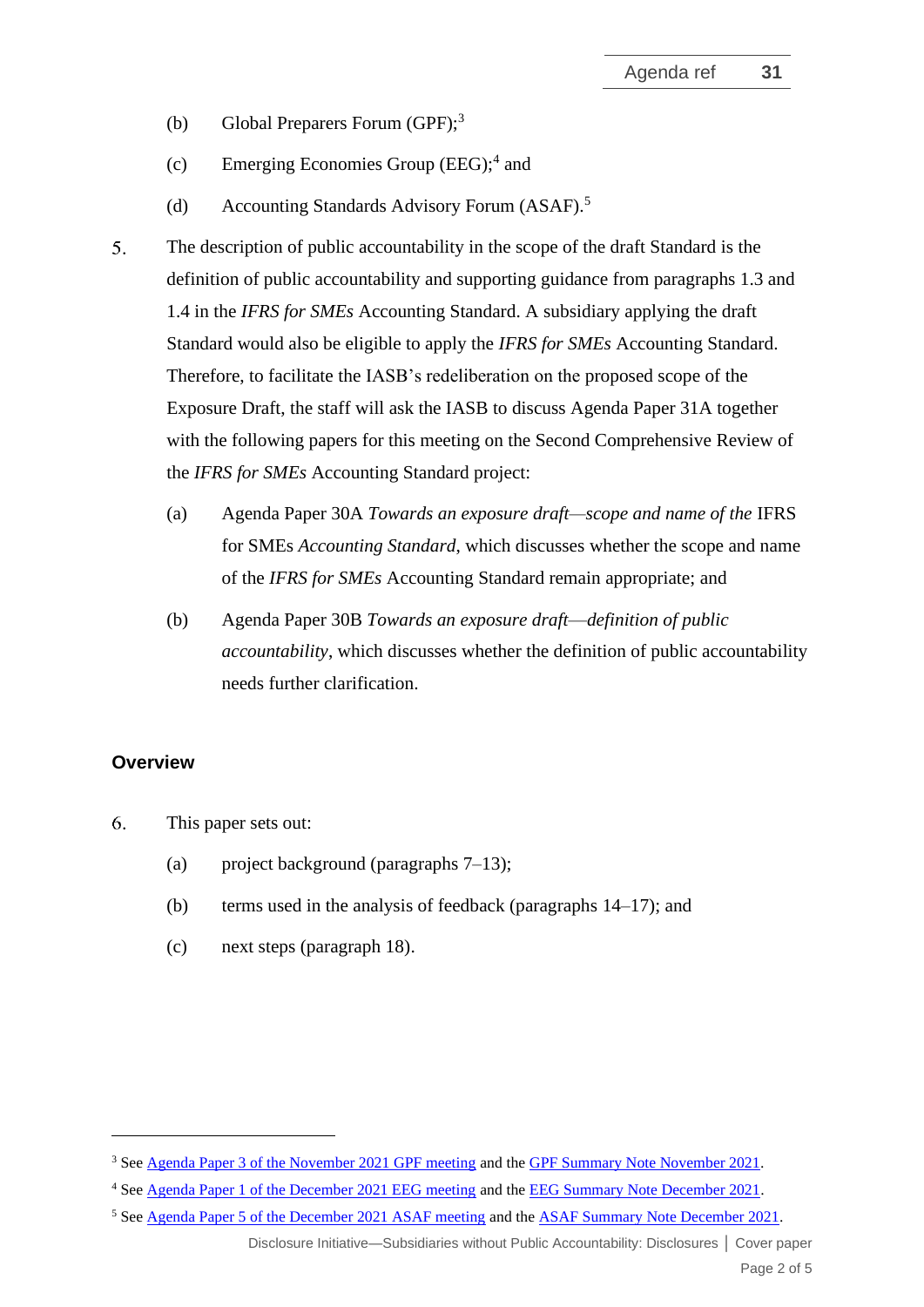## **Project background**

- <span id="page-2-0"></span> $7.$ The Exposure Draft sets out the proposal for a new IFRS Accounting Standard (draft Standard). The objective of the draft Standard is to permit a subsidiary (an eligible subsidiary) to apply reduced disclosure requirements when applying IFRS Accounting Standards<sup>6</sup> provided that:
	- (a) the subsidiary does not have public accountability; and
	- (b) its ultimate or any intermediate parent produces consolidated financial statements available for public use that comply with IFRS Accounting Standards.
- 8. The IASB undertook the *Disclosure Initiative—Subsidiaries [without Public](https://www.ifrs.org/content/ifrs/home/projects/work-plan/subsidiaries-smes.html)  [Accountability: Disclosures](https://www.ifrs.org/content/ifrs/home/projects/work-plan/subsidiaries-smes.html)* project following suggestions, received in response to the Request for Views: *2015 Agenda Consultation*, that the IASB permits subsidiaries to apply IFRS Accounting Standards with reduced disclosure requirements. Respondents to the Request for Views said that applying the *IFRS for SMEs* Accounting Standard is unattractive to subsidiaries because there are recognition and measurement differences between the *IFRS for SMEs* Accounting Standard and IFRS Accounting Standards. Subsidiaries reporting to their parent, for consolidation purposes, applying IFRS Accounting Standards would prefer for their own financial statements to also use IFRS Accounting Standards but with less onerous disclosure requirements.
- <span id="page-2-1"></span>9. In developing the disclosure requirements in the draft Standard, the IASB used the *IFRS for SMEs* Accounting Standard as the starting point. This approach is appropriate because:
	- (a) eligible subsidiaries meet the definition of small and medium-sized entities (SMEs) in the *IFRS for SMEs* Accounting Standard and so can apply that Standard; and
	- (b) the disclosure requirements in the *IFRS for SMEs* Accounting Standard are reduced from IFRS Accounting Standards.

<sup>6</sup> For the purposes of Agenda Papers 31 and 31A, IFRS Accounting Standards refers to IFRS Accounting Standards (sometimes known as full IFRS Accounting Standards) excluding the *IFRS for SMEs* Accounting Standard.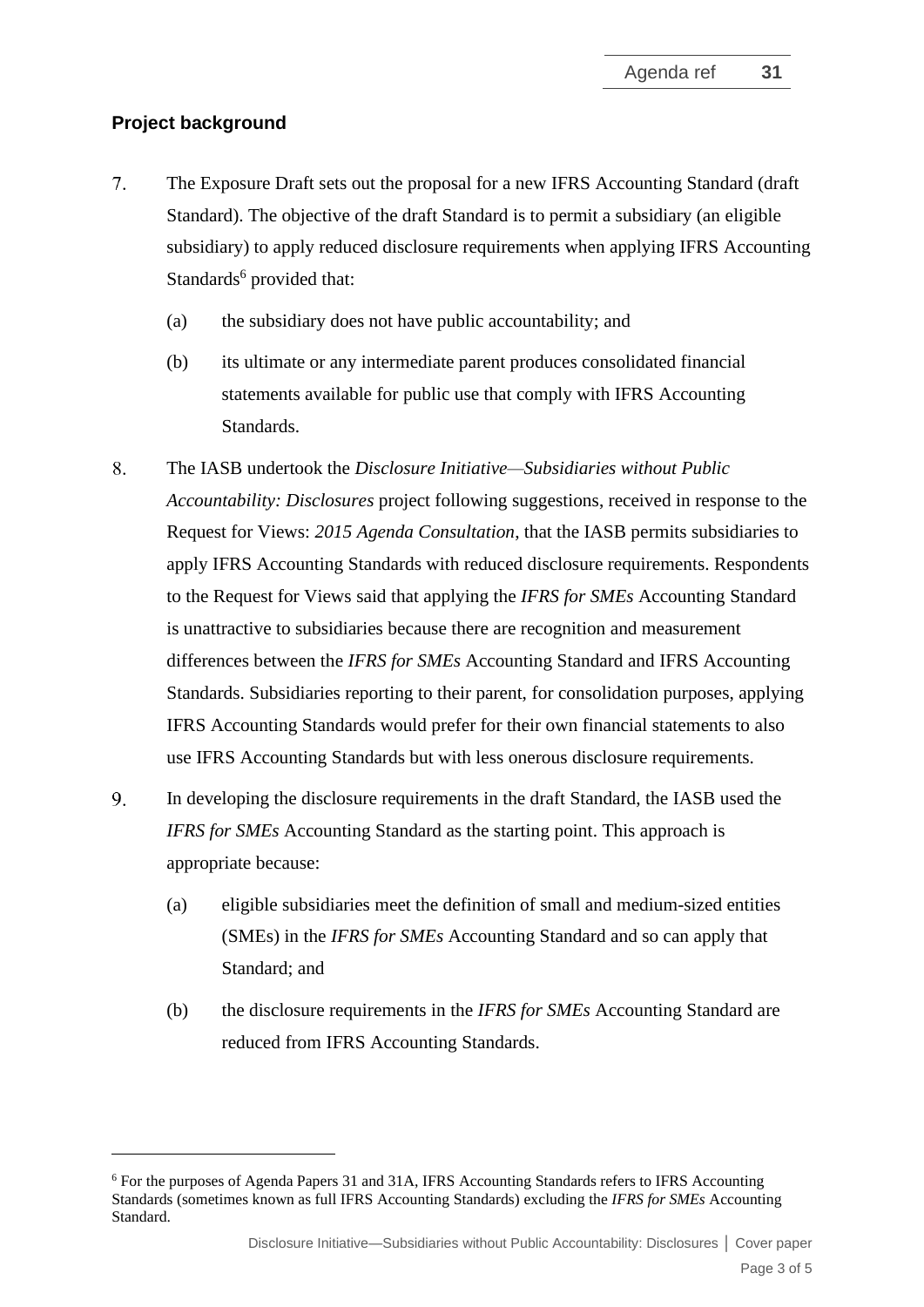- $10.$ Using the disclosure requirements in the *IFRS for SMEs* Accounting Standard as the starting point, the IASB can be satisfied that the disclosure requirements are sufficient to meet the needs of users when there is no recognition and measurement difference between IFRS Accounting Standards and the *IFRS for SMEs* Accounting Standard.
- 11. Similarly, where there are recognition and measurement differences, applying the principles in paragraph BC157 of the *IFRS for SMEs* Accounting Standard to tailor the disclosure requirements of the IFRS Accounting Standards, the IASB could be satisfied that the disclosure requirements in the draft Standard would be sufficient to meet user needs.
- 12. Applying the approach described in paragraph [9,](#page-2-1) the IASB was able to save time and resources by leveraging the work it had already completed in developing the disclosure requirements in the *IFRS for SMEs* Accounting Standard.
- <span id="page-3-0"></span> $13<sub>1</sub>$ If the proposal progresses to a final IFRS Standard, the IASB has tentatively decided to consider amendments to the draft Standard when it publishes an exposure draft of a new or amended IFRS Accounting Standard.

### **Terms used in the analysis of feedback**

<span id="page-3-1"></span> $14.$ The IASB received 68 comment letters and IASB members and staff have participated in 24 outreach events with various types of stakeholders. Agenda paper 31A uses the following terms to give a broad indication of the views in the comment letters and from outreach events:

| Term       | Extent of response among respondents              |
|------------|---------------------------------------------------|
| Almost all | all except a very small minority                  |
| Most       | a large majority, with more than a few exceptions |
| Many       | a small majority or large minority                |
| Some       | a small minority, but more than a few             |
| A few      | a very small minority                             |